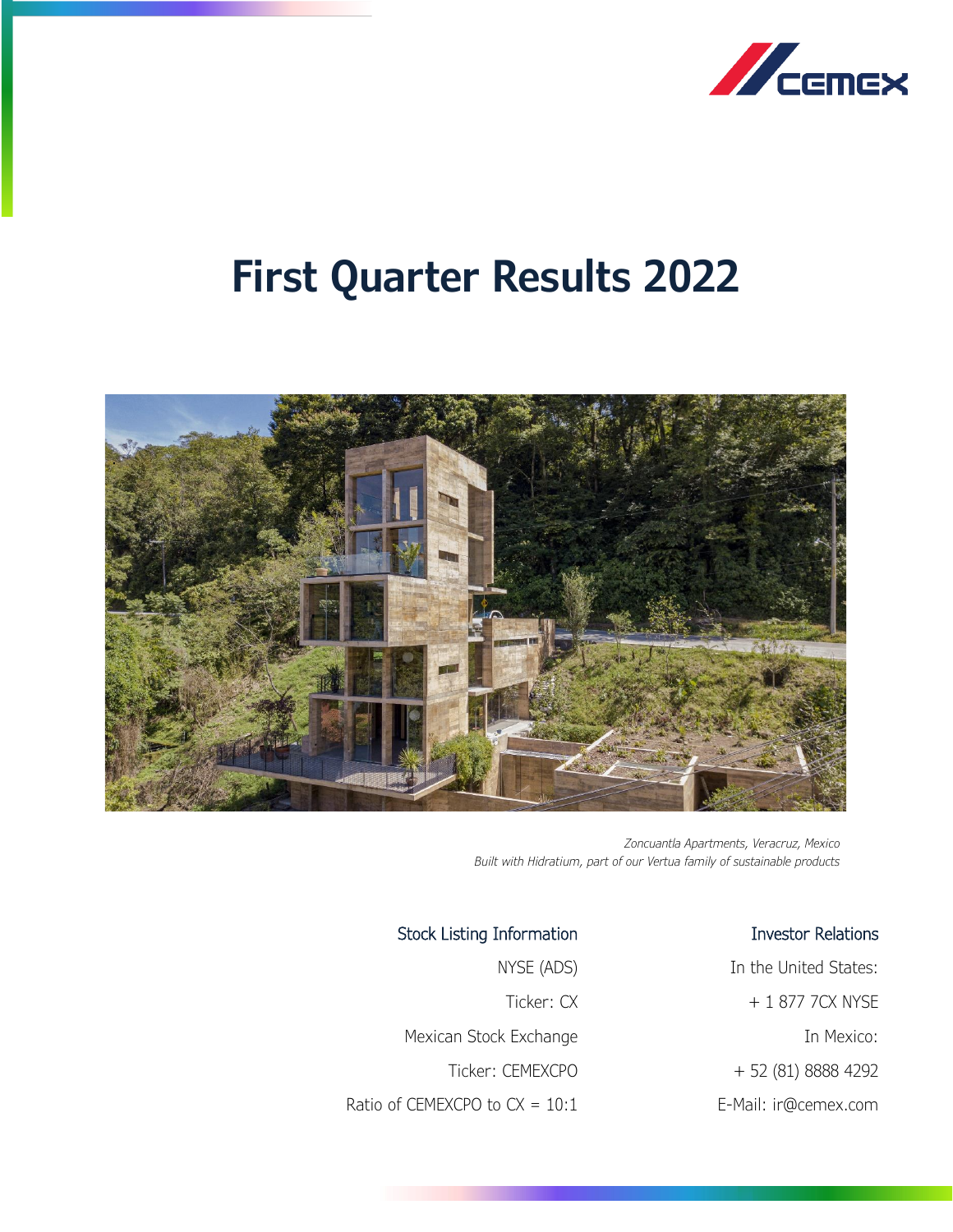## Operating and financial highlights



|                                                                          | January - March |               |                  |                | First Quarter |               |                  |                |
|--------------------------------------------------------------------------|-----------------|---------------|------------------|----------------|---------------|---------------|------------------|----------------|
|                                                                          |                 |               |                  | H <sub>1</sub> |               |               |                  | H <sub>1</sub> |
|                                                                          | 2022            | 2021          | % var            | % var          | 2022          | 2021          | % var            | % var          |
| Consolidated cement volume                                               | 15,776          | 15,934        | $(1\%)$          |                | 15,776        | 15,934        | $(1\%)$          |                |
| Consolidated ready-mix volume                                            | 12,167          | 11,527        | 6%               |                | 12,167        | 11,527        | 6%               |                |
| Consolidated aggregates volume                                           | 33,867          | 31,643        | 7%               |                | 33,867        | 31,643        | 7%               |                |
| Net sales                                                                | 3,770           | 3,374         | 12%              | 13%            | 3,770         | 3,374         | 12%              | 13%            |
| Gross profit                                                             | 1,160           | 1,094         | 6%               | 7%             | 1,160         | 1,094         | 6%               | 7%             |
| as % of net sales                                                        | 30.8%           | 32.4%         | (1.6pp)          |                | 30.8%         | 32.4%         | (1.6pp)          |                |
| Operating earnings before other<br>income and expenses, net              | 410             | 397           | 3%               | 2%             | 410           | 397           | 3%               | 2%             |
| as % of net sales                                                        | 10.9%           | 11.8%         | (0.9pp)          |                | 10.9%         | 11.8%         | (0.9pp)          |                |
| SG&A expenses as % of net sales                                          | 7.8%            | 7.9%          | (0.1pp)          |                | 7.8%          | 7.9%          | (0.1pp)          |                |
| Controlling interest net income (loss)                                   | 198             | 665           | $(70\%)$         |                | 198           | 665           | (70%)            |                |
| Operating EBITDA                                                         | 691             | 674           | 3%               | 3%             | 691           | 674           | 3%               | 3%             |
| as % of net sales                                                        | 18.3%           | 20.0%         | (1.7pp)          |                | 18.3%         | 20.0%         | (1.7pp)          |                |
| Free cash flow after maintenance<br>capital expenditures                 | $-175$          | 1             | N/A              |                | $-175$        | 1             | N/A              |                |
| Free cash flow                                                           | $-251$          | $-53$         | (376%)           |                | $-251$        | $-53$         | (376%)           |                |
| Total debt<br>Earnings (loss) of continuing                              | 8,963           | 10,413        | (14%)            |                | 8,963         | 10,413        | (14%)            |                |
| operations per ADS<br>Fully diluted earnings (loss) of                   | 0.13            | 0.42          | (70%)            |                | 0.13          | 0.42          | (70%)            |                |
| continuing operations per ADS <sup>(1)</sup><br>Average ADSs outstanding | 0.13<br>1,489   | 0.42<br>1,496 | (70%)<br>$(0\%)$ |                | 0.13<br>1,489 | 0.42<br>1,496 | (70%)<br>$(0\%)$ |                |
| Employees                                                                | 46,535          | 42,304        | 10%              |                | 46,535        | 42,304        | 10%              |                |

This information does not include discontinued operations. Please see page 13 on this report for additional information.

Cement and aggregates volumes in thousands of metric tons. Ready-mix volumes in thousands of cubic meters.

In millions of U.S. dollars, except volumes, percentages, employees, and per-ADS amounts. Average ADSs outstanding are presented in millions.

Please refer to page 13 for end-of quarter CPO-equivalent units outstanding.

Consolidated net sales in the first quarter of 2022 reached US\$3.8 billion, an increase of 13% on a like-to-like basis for the ongoing operations and for foreign exchange fluctuations, compared to the first quarter of 2021. Double digit increases in cement prices in three of our four regions were the main drivers of our top line growth.

Cost of sales, as a percentage of net sales, increased by 1.6pp during the first quarter of 2022 compared to the same period last year, from 67.6% to 69.2%. The increase was mainly driven by higher energy costs, as well as higher freight and imports.

Operating expenses, as a percentage of net sales, decreased by 0.8pp during the first quarter of 2022 compared with the same period last year, from 20.7% to 19.9% mainly due to higher sales, and cost containment initiatives.

Operating EBITDA in the first quarter of 2022 reached US\$691 million, increasing 3% on a like-to-like basis for the ongoing operations and for foreign exchange fluctuations. During the quarter, our EMEA and U.S. regions contributed favorably to EBITDA.

Operating EBITDA margin decreased by 1.7pp from 20.0% in the first quarter of 2021 to 18.3% this quarter.

Controlling interest net income (loss) resulted in an income of US\$198 million in the first quarter of 2022 versus an income of US\$665 million in the same quarter of 2021. The lower net income reflects lower operating earnings mainly due to an extraordinary gain on sale of assets of \$600 million in the previous year.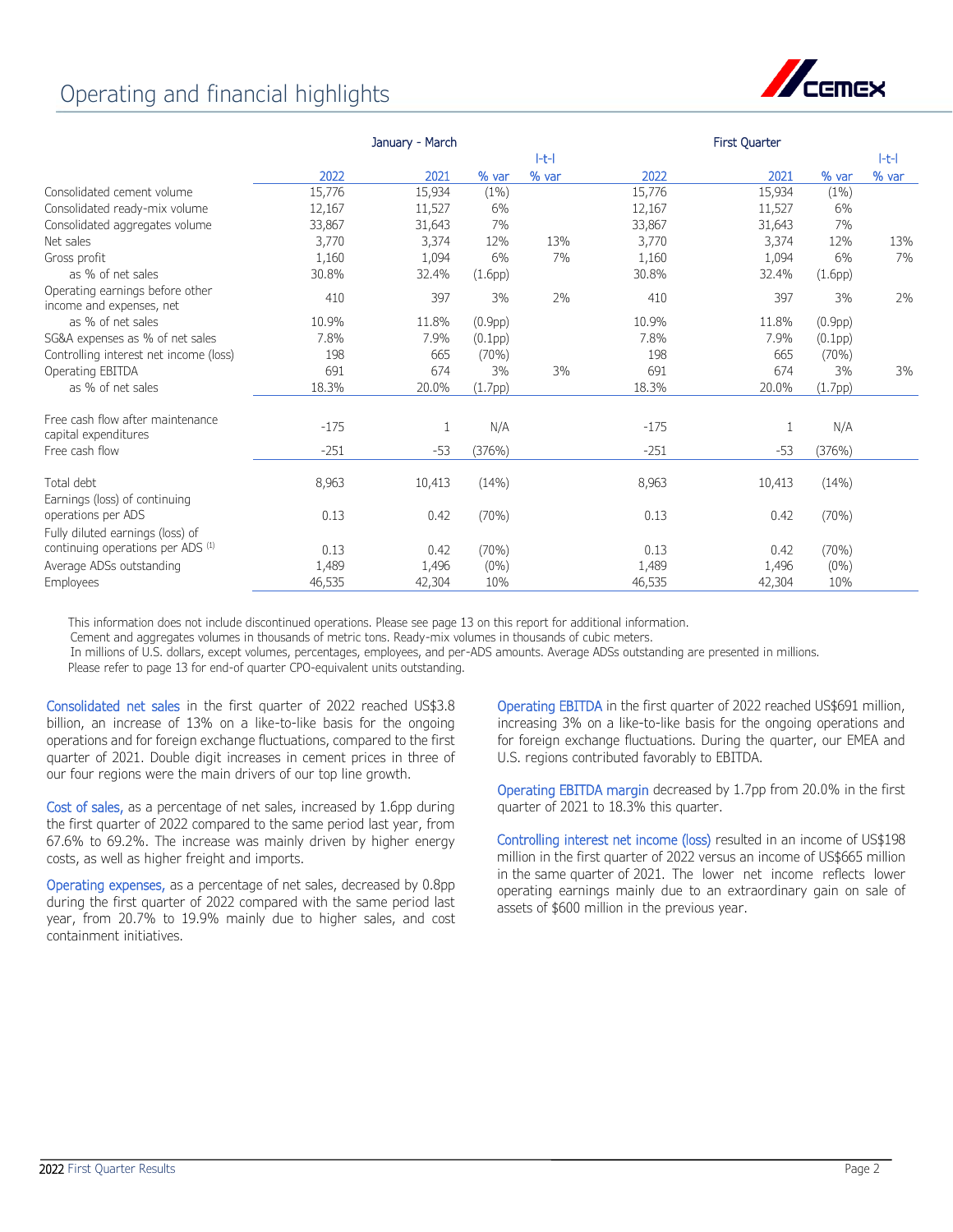

## **Mexico**

|                         |       | January - March |                      |                     |       | <b>First Quarter</b> |         |                |  |  |
|-------------------------|-------|-----------------|----------------------|---------------------|-------|----------------------|---------|----------------|--|--|
|                         | 2022  | 2021            | % var                | $  -t -  $<br>% var | 2022  | 2021                 | % var   | l-t-l<br>% var |  |  |
| Net sales               | 881   | 822             | $7\%$                | 5%                  | 881   | 822                  | 7%      | 5%             |  |  |
| Operating EBITDA        | 286   | 299             | (4% )                | (6%)                | 286   | 299                  | (4% )   | (6%)           |  |  |
| Operating EBITDA margin | 32.5% | 36.4%           | (3.9 <sub>DP</sub> ) |                     | 32.5% | 36.4%                | (3.9pp) |                |  |  |

In millions of U.S. dollars, except percentages.

|                                        | Domestic gray cement |                      | Ready-mix       |                      | Aggregates      |                      |  |
|----------------------------------------|----------------------|----------------------|-----------------|----------------------|-----------------|----------------------|--|
| Year-over-year percentage<br>variation | January - March      | <b>First Quarter</b> | January - March | <b>First Ouarter</b> | January - March | <b>First Ouarter</b> |  |
| Volume                                 | (8%)                 | (8%)                 | 9%              | 9%                   | 5%              | 5%                   |  |
| Price (USD)                            | 15%                  | 15%                  | 13%             | 13%                  | 15%             | 15%                  |  |
| Price (local currency)                 | 13%                  | 13%                  | 11%             | 11%                  | 13%             | 13%                  |  |

In Mexico, sales increased 5% during the first quarter of 2022 driven by a successful pricing strategy. In local currency terms, cement prices grew 13%, ready-mix 11%, and aggregates 13%. The January cement price announcement experienced record traction with cement prices increasing 9% sequentially.

Cement volumes declined 8% reflecting weaker demand in bagged cement, while the formal sector continues to show improvement. Demand for our products was mainly driven by industrial and commercial, and formal residential activity. The decline in bagged cement resulted from a difficult comparison base.

We announced a second price increase in bagged cement effective April 1st, 2022. Our pricing strategy and cost containment initiatives should offset the inflation challenges experienced in the country.

## United States

|                         | January - March |       |         |            | <b>First Quarter</b> |       |         |                  |  |
|-------------------------|-----------------|-------|---------|------------|----------------------|-------|---------|------------------|--|
|                         | 2022            | 2021  | % var   | H<br>% var | 2022                 | 2021  | % var   | $I-t-1$<br>% var |  |
| Net sales               | 1,196           | 1,013 | 18%     | 18%        | 1,196                | 1,013 | 18%     | 18%              |  |
| Operating EBITDA        | 200             | 196   | 2%      | 2%         | 200                  | 196   | 2%      | 2%               |  |
| Operating EBITDA margin | 16.8%           | 19.4% | (2.6pp) |            | 16.8%                | 19.4% | (2.6pp) |                  |  |

In millions of U.S. dollars, except percentages.

|                                        | Domestic gray cement |                      | Ready-mix       |                      | Aggregates      |                      |  |
|----------------------------------------|----------------------|----------------------|-----------------|----------------------|-----------------|----------------------|--|
| Year-over-year percentage<br>variation | January - March      | <b>First Ouarter</b> | January - March | <b>First Quarter</b> | January - March | <b>First Quarter</b> |  |
| Volume                                 | 9%                   | 9%                   | 7%              | 7%                   | 9%              | 9%                   |  |
| Price (USD)                            | 10%                  | 10%                  | 9%              | 9%                   | 8%              | 8%                   |  |
| Price (local currency)                 | 10%                  | 10%                  | 9%              | 9%                   | 8%              | 8%                   |  |

In the United States, our operations continued to enjoy strong demand across all products in a largely sold-out domestic market. Strong volume performance and improved pricing in our three core products led to solid top-line growth during the quarter. While EBITDA margin declined year over year due to cost headwinds from energy, imports, and logistics, sequential margin improved almost 1 percentage point.

We successfully implemented price increases in January in markets accounting for 40% of our US cement volumes, resulting in sequential price increases of between 3% to 4% for our core products in the quarter. In April, our remaining markets received their first pricing increase of the year.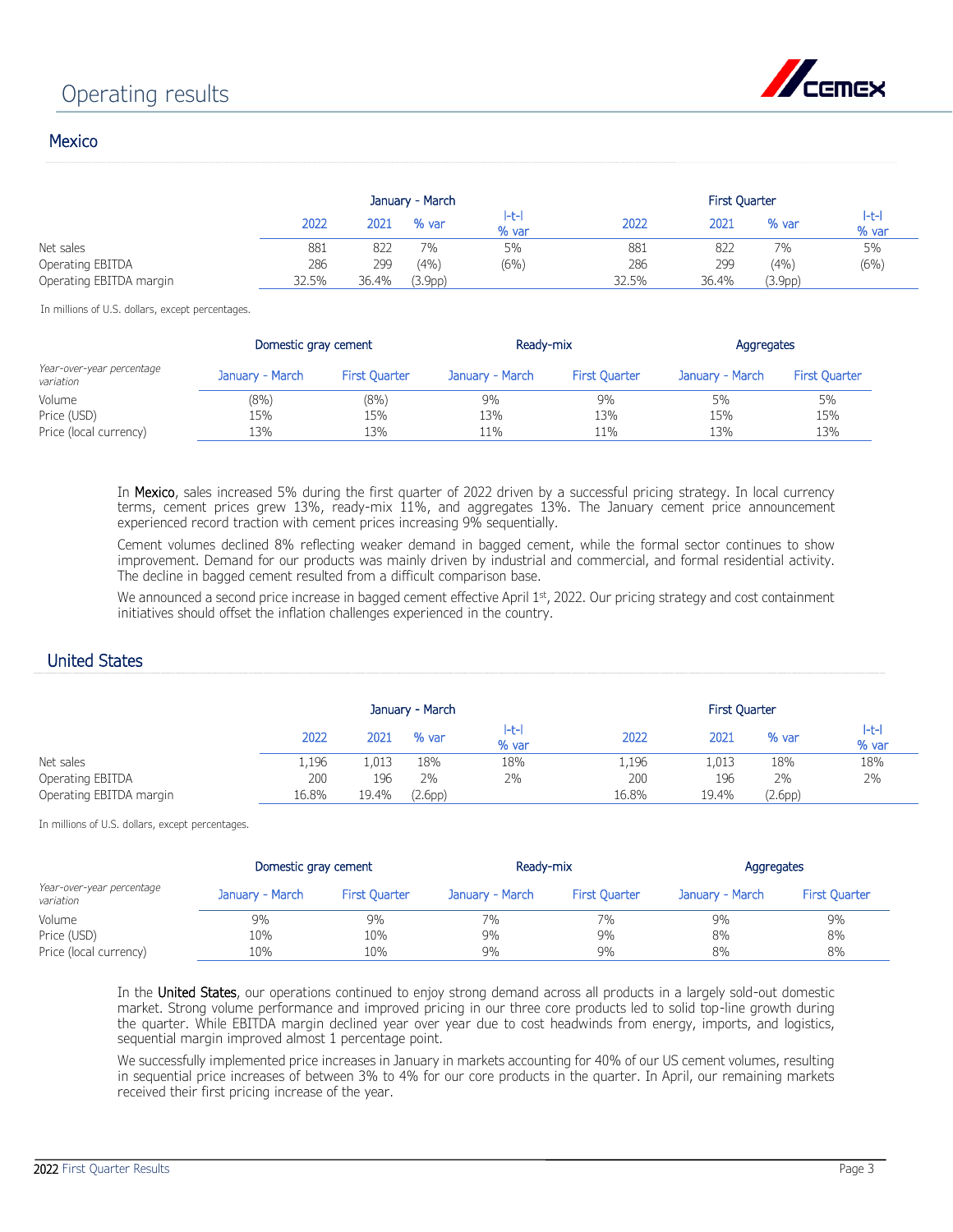

## Europe, Middle East, Africa and Asia

|                         |       | January - March |                   |                |       | <b>First Quarter</b> |                   |                |  |
|-------------------------|-------|-----------------|-------------------|----------------|-------|----------------------|-------------------|----------------|--|
|                         | 2022  | 2021            | % var             | l-t-l<br>% var | 2022  | 2021                 | % var             | l-t-l<br>% var |  |
| Net sales               | 1,185 | 1,086           | 9%                | 14%            | 1,185 | .086                 | 9%                | 14%            |  |
| Operating EBITDA        | 145   | 113             | 29%               | 33%            | 145   | 113                  | 29%               | 33%            |  |
| Operating EBITDA margin | 12.3% | 10.4%           | 1.9 <sub>pp</sub> |                | 12.3% | 10.4%                | 1.9 <sub>pp</sub> |                |  |

In millions of U.S. dollars, except percentages.

|                                        | Domestic gray cement |                      | Ready-mix       |                      | Aggregates      |                      |  |
|----------------------------------------|----------------------|----------------------|-----------------|----------------------|-----------------|----------------------|--|
| Year-over-year percentage<br>variation | January - March      | <b>First Quarter</b> | January - March | <b>First Quarter</b> | January - March | <b>First Quarter</b> |  |
| Volume                                 | 6%                   | 6%                   | 3%              | 3%                   | 7%              | 7%                   |  |
| Price (USD)                            | 11%                  | 11%                  | 4%              | $4\%$                | $0\%$           | $0\%$                |  |
| Price (local currency) (*)             | 17%                  | 17%                  | 8%              | 8%                   | 4%              | 4%                   |  |

In EMEA, double-digit growth in Sales and EBITDA was driven mainly by solid pricing performance across all products and mid-single digit volume growth. Our EBITDA margin in the region increased 1.9pp year over year.

Europe was responsible for much of the improvement with like-to-like prices for our three core products rising between 9% and 13% sequentially, reflecting strong January increases. In April, we implemented price increases in markets representing ~40% of European cement volumes, that did not have a January increase. Cement volumes grew 16%, led by infrastructure and residential activity, and milder winter weather.

In the Philippines, cement volumes declined 6% mainly as a result of disruptions caused by Typhoon Odette in December 2021 and COVID-19 lockdown measures. Cement prices improved 3% sequentially, marking four consecutive quarters of growth.

In Israel, construction activity continued strong, with ready-mix and aggregates volumes growing, while sequential prices increased between mid to high single digits.

In Egypt, EBITDA continued to improve mainly driven by the industry rationalization plan announced by the government last year.

(\*) Calculated on a volume-weighted-average basis at constant foreign-exchange rates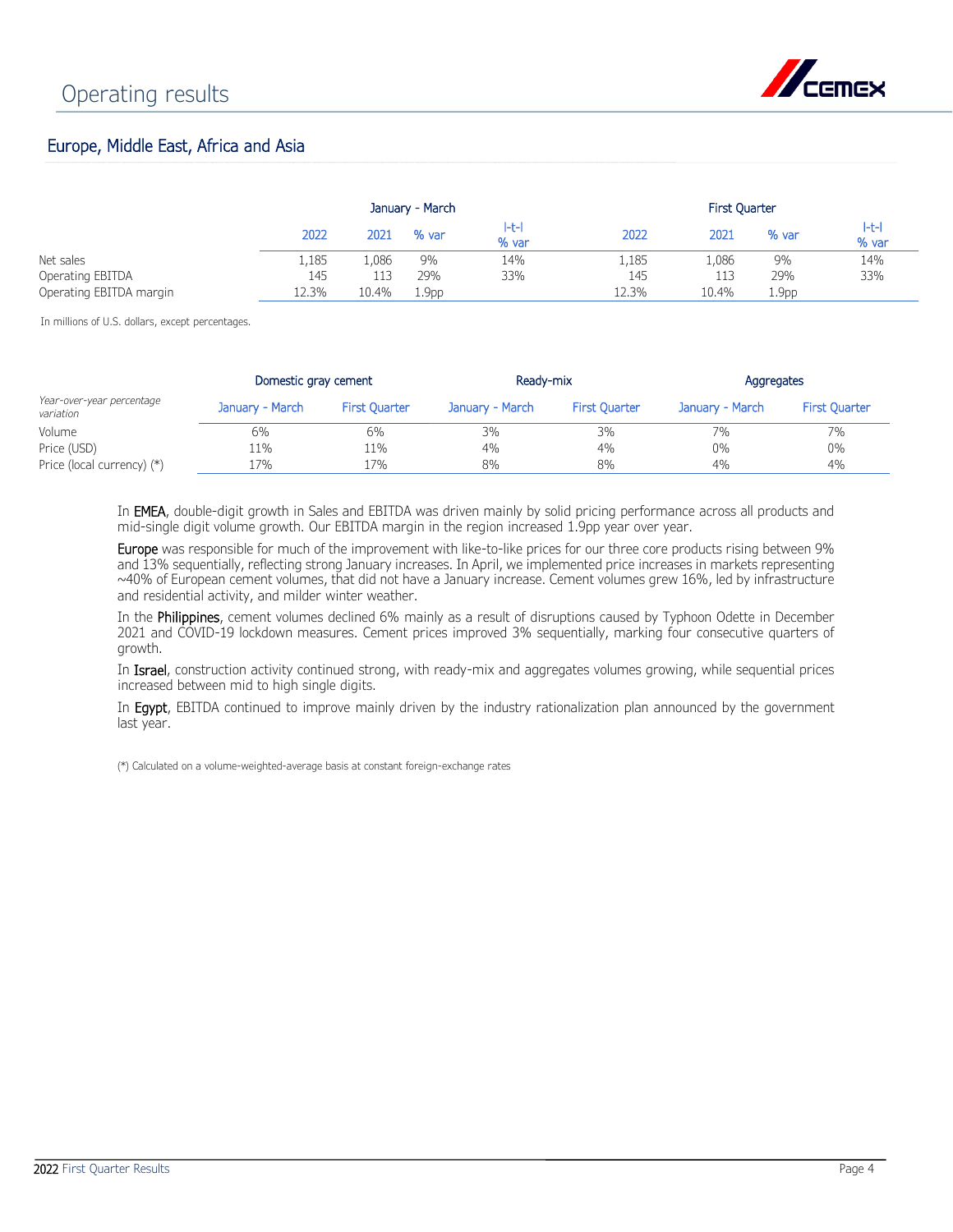

## South, Central America and the Caribbean

|                         | January - March |       |         |            |       |       |                      |                |
|-------------------------|-----------------|-------|---------|------------|-------|-------|----------------------|----------------|
|                         | 2022            | 2021  | % var   | H<br>% var | 2022  | 2021  | % var                | l-t-l<br>% var |
| Net sales               | 416             | 391   | 6%      | 9%         | 416   | 391   | 6%                   | 9%             |
| Operating EBITDA        | 109             | 113   | (3%)    | (3%)       | 109   | 113   | (3%)                 | (3%)           |
| Operating EBITDA margin | 26.3%           | 28.9% | (2.6pp) |            | 26.3% | 28.9% | (2.6 <sub>DD</sub> ) |                |

In millions of U.S. dollars, except percentages.

|                                        | Domestic gray cement |                      | Ready-mix       |                      | Aggregates      |                      |  |
|----------------------------------------|----------------------|----------------------|-----------------|----------------------|-----------------|----------------------|--|
| Year-over-year percentage<br>variation | January - March      | <b>First Ouarter</b> | January - March | <b>First Ouarter</b> | January - March | <b>First Ouarter</b> |  |
| Volume                                 | $2\%)$               | $(2\%)$              | 9%              | 9%                   | $(0\%)$         | $(0\%)$              |  |
| Price (USD)                            | 6%                   | 6%                   | (6%)            | (6%)                 | (4%)            | (4% )                |  |
| Price (local currency) (*)             | 9%                   | 9%                   | (2%)            | (2%)                 | $0\%$           | $0\%$                |  |

In our South, Central America and the Caribbean region, our sales increased 9%, primarily driven by strong pricing.

With high capacity utilization in most of our countries, regional cement prices were up 9% compared to the dirst quarter of 2021. Starting in April, we announced a second round of price increases in markets that represent 30% of our regional cement volumes. As a result of higher energy costs, EBITDA and EBITDA margin declined 3% and 2.6 percentage points, respectively, during the quarter.

In Colombia, cement volumes grew 4% and were supported by housing, self-construction, and infrastructure activity. In the Dominican Republic, cement volumes declined 4% led by a reduction in bagged cement sales. The formal sector, however, continues to recover mainly driven by tourism and formal housing. During April, we reopened a kiln in our plant that is expected to increase our production capacity in the Dominican Republic by a third, underscoring our growth strategy and commitment to the development of the country.

(\*) Calculated on a volume-weighted-average basis at constant foreign-exchange rates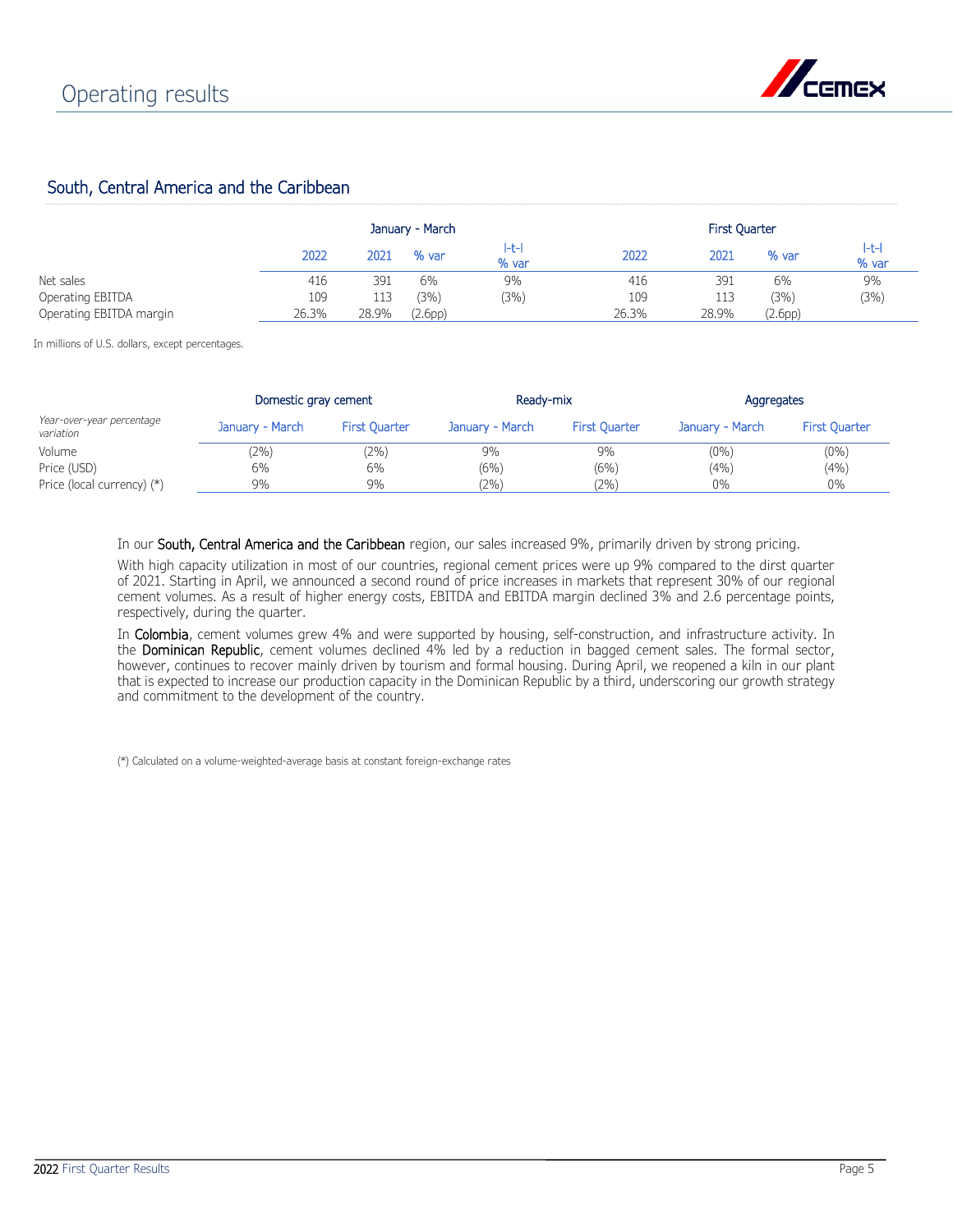

## Operating EBITDA and free cash flow

|                                                          |       | January - March |        | <b>First Quarter</b> |      |        |  |
|----------------------------------------------------------|-------|-----------------|--------|----------------------|------|--------|--|
|                                                          | 2022  | 2021            | % var  | 2022                 | 2021 | % var  |  |
| Operating earnings before other income and expenses, net | 410   | 397             | 3%     | 410                  | 397  | 3%     |  |
| + Depreciation and operating amortization                | 281   | 277             |        | 281                  | 277  |        |  |
| Operating EBITDA                                         | 691   | 674             | 3%     | 691                  | 674  | 3%     |  |
| - Net financial expense                                  | 128   | 170             |        | 128                  | 170  |        |  |
| - Maintenance capital expenditures                       | 182   | 96              |        | 182                  | 96   |        |  |
| - Change in working capital                              | 498   | 346             |        | 498                  | 346  |        |  |
| - Taxes paid                                             | 50    | 48              |        | 50                   | 48   |        |  |
| - Other cash items (net)                                 | 17    | 21              |        |                      | 21   |        |  |
| - Free cash flow discontinued operations                 | (9)   |                 |        | (9)                  |      |        |  |
| Free cash flow after maintenance capital expenditures    | (175) |                 | N/A    | (175)                |      | N/A    |  |
| - Strategic capital expenditures                         | 76    | 53              |        | 76                   | 53   |        |  |
| Free cash flow                                           | (251) | (53)            | (376%) | (251)                | (53) | (376%) |  |

*In millions of U.S. dollars, except percentages.*

Despite higher EBITDA and lower financial expense, FCF after maintenance capex declined versus the prior year due to higher investment in working capital and maintenance capex. Investment in working capital increased due to higher sales, and higher inventories to support customer demand, as markets continue to face supply chain bottlenecks. Our working capital cycle is seasonal, and investments in the first quarter typically turn around in the beginning of the second half. The increase in maintenance capex relates primarily to the delayed delivery of mobile equipment, originally slated for 2021, mostly due to supply chain disruptions.

## Information on debt

|                                            | 2022  | <b>First Quarter</b><br>2021 | % var | Fourth<br><b>Ouarter</b><br>2021 |                              | <b>First Quarter</b><br>2022 | 2021 |
|--------------------------------------------|-------|------------------------------|-------|----------------------------------|------------------------------|------------------------------|------|
| Total debt <sup>(1)</sup>                  | 8,963 | 10,413                       | (14%) | 8,555                            | Currency denomination        |                              |      |
| Short-term                                 | 4%    | 8%                           |       | 4%                               | U.S. dollar                  | 85%                          | 66%  |
| Long-term                                  | 96%   | 92%                          |       | 96%                              | Euro                         | 7%                           | 22%  |
| Cash and cash equivalents                  | 593   | 1,309                        | (55%) | 613                              | Mexican peso                 | 3%                           | 4%   |
| Net debt                                   | 8,370 | 9,104                        | (8% ) | 7,942                            | Other                        | 5%                           | 9%   |
| Consolidated net debt (2)                  | 8,266 | 9,583                        |       | 7,921                            | Interest rate <sup>(3)</sup> |                              |      |
| Consolidated leverage ratio <sup>(2)</sup> | 2.83  | 3.66                         |       | 2.73                             | Fixed                        | 86%                          | 83%  |
| Consolidated coverage ratio <sup>(2)</sup> | 6.60  | 4.10                         |       | 5.99                             | Variable                     | 14%                          | 17%  |

*In millions of U.S. dollars, except percentages and ratios.*

(1) Includes leases, in accordance with International Financial Reporting Standards (IFRS).<br>(2) Calculated in accordance with our contractual obligations under the 2021 Credit Agree

(2) Calculated in accordance with our contractual obligations under the 2021 Credit Agreement.<br>(3) Includes the effect of interest-rate swap instruments related to bank loans to fix floating rates

Includes the effect of interest-rate swap instruments related to bank loans to fix floating rates with a nominal amount of US\$1,013 million.

Net debt increased on a sequential basis primarily due to the negative free cash flow and the share buybacks made during the quarter. This also resulted in a slight increase in our consolidated leverage ratio.

We entered 2022 with a very solid financial position, with no substantial refinancing needs for the next three years, a strong liquidity position and minimal exposure to interest rates, as close to 90% of our debt is at a fixed rate.

During the quarter, we launched a tender offer to purchase up to \$500 million dollars of three of our notes. Through the tender process, which closed on April 27<sup>th</sup>, 2022, we repurchased approximately \$440 million in notes at a discount. This exercise should result in more than \$11 million dollars in annual interest expense savings and was be funded through our revolving credit facility at a lower rate than the coupon of the notes.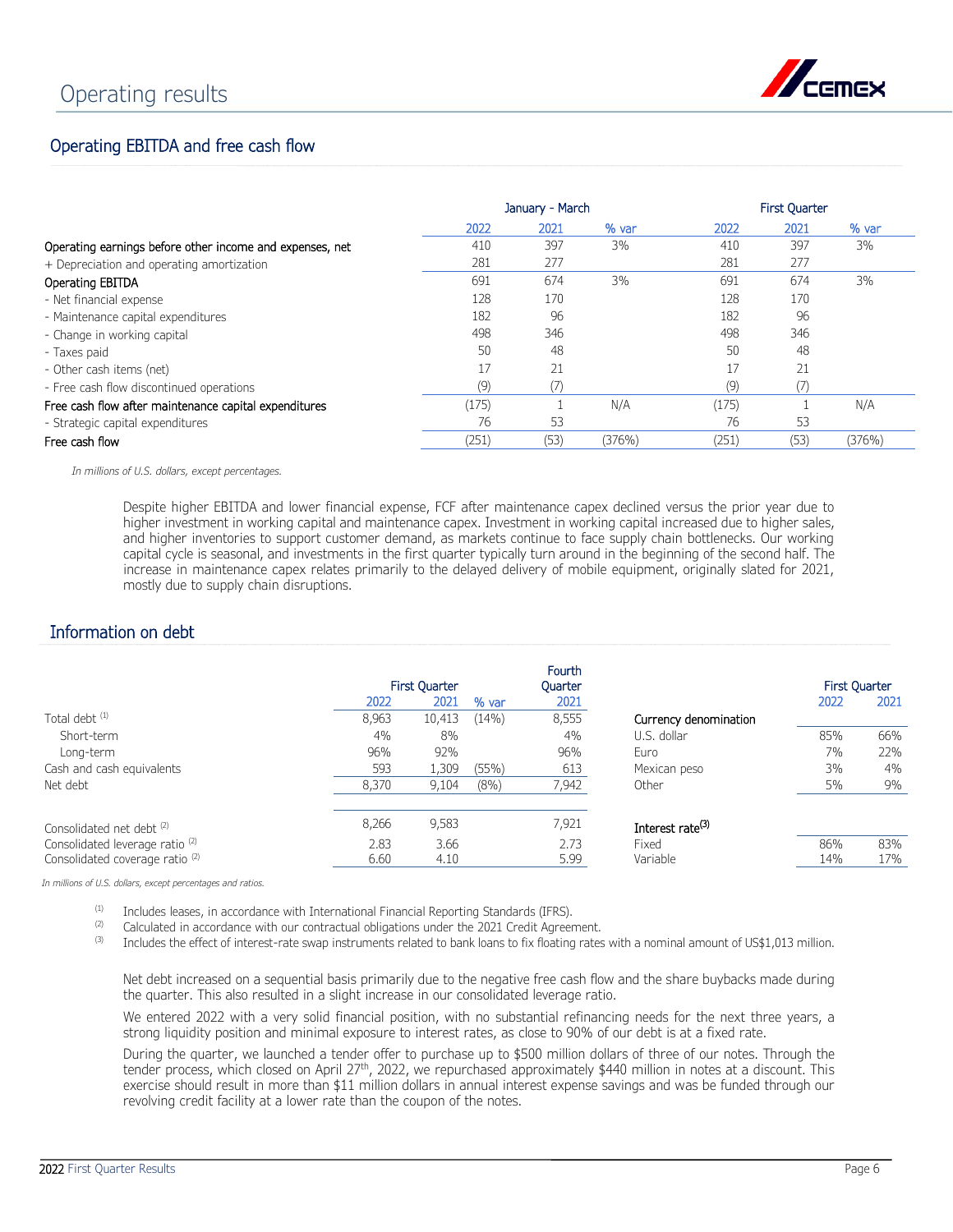

## Consolidated Statement of Operations & Statement of Financial Position

CEMEX, S.A.B. de C.V. and Subsidiaries

(Thousands of U.S. dollars, except per ADS amounts)

|                                                            |             | January - March |         |              |             |             |            |              |
|------------------------------------------------------------|-------------|-----------------|---------|--------------|-------------|-------------|------------|--------------|
|                                                            |             |                 |         | like-to-like |             |             |            | like-to-like |
| STATEMENT OF OPERATIONS                                    | 2022        | 2021            | % var   | % var        | 2022        | 2021        | % var      | % var        |
| Net sales                                                  | 3,769,992   | 3,374,080       | 12%     | 13%          | 3,769,992   | 3,374,080   | 12%        | 13%          |
| Cost of sales                                              | (2,610,463) | (2,280,048)     | (14% )  |              | (2,610,463) | (2,280,048) | (14%)      |              |
| Gross profit                                               | 1,159,528   | 1,094,031       | 6%      | 7%           | 1,159,528   | 1,094,031   | 6%         | 7%           |
| Operating expenses                                         | (749, 780)  | (697, 152)      | (8%)    |              | (749, 780)  | (697, 152)  | (8%)       |              |
| Operating earnings before other income and expenses, net   | 409,748     | 396,879         | 3%      | 2%           | 409,748     | 396,879     | 3%         | 2%           |
| Other expenses, net                                        | (21, 167)   | 572,138         | N/A     |              | (21, 167)   | 572,138     | N/A        |              |
| Operating earnings                                         | 388,581     | 969,017         | (60%)   |              | 388,581     | 969,017     | (60%)      |              |
| Financial expense                                          | (119, 438)  | (244, 440)      | 51%     |              | (119, 438)  | (244, 440)  | 51%        |              |
| Other financial income (expense), net                      | (23, 935)   | (19, 383)       | (23%)   |              | (23, 935)   | (19, 383)   | (23%)      |              |
| Financial income                                           | 3,896       | 3,197           | 22%     |              | 3,896       | 3,197       | 22%        |              |
| Results from financial instruments, net                    | (2,074)     | (98)            | (2020%) |              | (2,074)     | (98)        | $(2020\%)$ |              |
| Foreign exchange results                                   | (10, 405)   | (6, 384)        | (63%)   |              | (10, 405)   | (6, 384)    | (63%)      |              |
| Effects of net present value on assets and liabilities and |             |                 |         |              |             |             |            |              |
| others, net                                                | (15, 352)   | (16,098)        | 5%      |              | (15, 352)   | (16,098)    | 5%         |              |
| Equity in gain (loss) of associates                        | 5,401       | 3,345           | 61%     |              | 5,401       | 3,345       | 61%        |              |
| Income (loss) before income tax                            | 250,609     | 708,540         | (65%)   |              | 250,609     | 708,540     | (65%)      |              |
| Income tax                                                 | (52, 140)   | (72, 859)       | 28%     |              | (52, 140)   | (72, 859)   | 28%        |              |
| Profit (loss) of continuing operations                     | 198,469     | 635,681         | (69%)   |              | 198,469     | 635,681     | (69%)      |              |
| Discontinued operations                                    | 9,345       | 36,658          | (75%)   |              | 9,345       | 36,658      | (75%)      |              |
| Consolidated net income (loss)                             | 207,814     | 672,339         | (69%)   |              | 207,814     | 672,339     | (69%)      |              |
| Non-controlling interest net income (loss)                 | 9,729       | 7,805           | 25%     |              | 9,729       | 7,805       | 25%        |              |
| Controlling interest net income (loss)                     | 198,084     | 664,533         | (70%)   |              | 198,084     | 664,533     | (70%)      |              |
|                                                            |             |                 |         |              |             |             |            |              |
| Operating EBITDA                                           | 690,763     | 673,812         | 3%      | 3%           | 690,763     | 673,812     | 3%         | 3%           |
| Earnings (loss) of continued operations per ADS            | 0.13        | 0.42            | (70%)   |              | 0.13        | 0.42        | (70%)      |              |
| Earnings (loss) of discontinued operations per ADS         | 0.01        | 0.02            | (74%)   |              | 0.01        | 0.02        | (74%)      |              |

|                                                        |             | As of March 31 |         |
|--------------------------------------------------------|-------------|----------------|---------|
| STATEMENT OF FINANCIAL POSITION                        | 2022        | 2021           | % var   |
| <b>Total assets</b>                                    | 27,176,873  | 27,562,367     | (1%)    |
| Cash and cash equivalents                              | 592,863     | 1,308,733      | (55%)   |
| Trade receivables less allowance for doubtful accounts | 1,793,924   | 1,631,961      | 10%     |
| Other accounts receivable                              | 580,605     | 406,358        | 43%     |
| Inventories, net                                       | 1,393,335   | 1,073,814      | 30%     |
| Assets held for sale                                   | 146,674     | 155,764        | (6%)    |
| Other current assets                                   | 139,446     | 131,157        | 6%      |
| Current assets                                         | 4,646,847   | 4,707,787      | (1%)    |
| Property, machinery and equipment, net                 | 11,354,360  | 11,160,912     | 2%      |
| Other assets                                           | 11,175,666  | 11,693,668     | (4% )   |
| <b>Total liabilities</b>                               | 16,660,504  | 17,987,728     | (7%)    |
| Current liabilities                                    | 5,393,802   | 5,417,872      | $(0\%)$ |
| Long-term liabilities                                  | 7,669,721   | 8,693,079      | (12%)   |
| Other liabilities                                      | 3,596,982   | 3,876,777      | (7%)    |
| Total stockholder's equity                             | 10.516,369  | 9,574,639      | 10%     |
| Common stock and additional paid-in capital            | 7,810,104   | 7,893,304      | (1%)    |
| Other equity reserves and subordinated notes           | (1,335,850) | (2,506,717)    | 47%     |
| Retained earnings                                      | 3,585,508   | 3,298,843      | 9%      |
| Non-controlling interest and perpetual instruments     | 456,607     | 889,209        | (49%)   |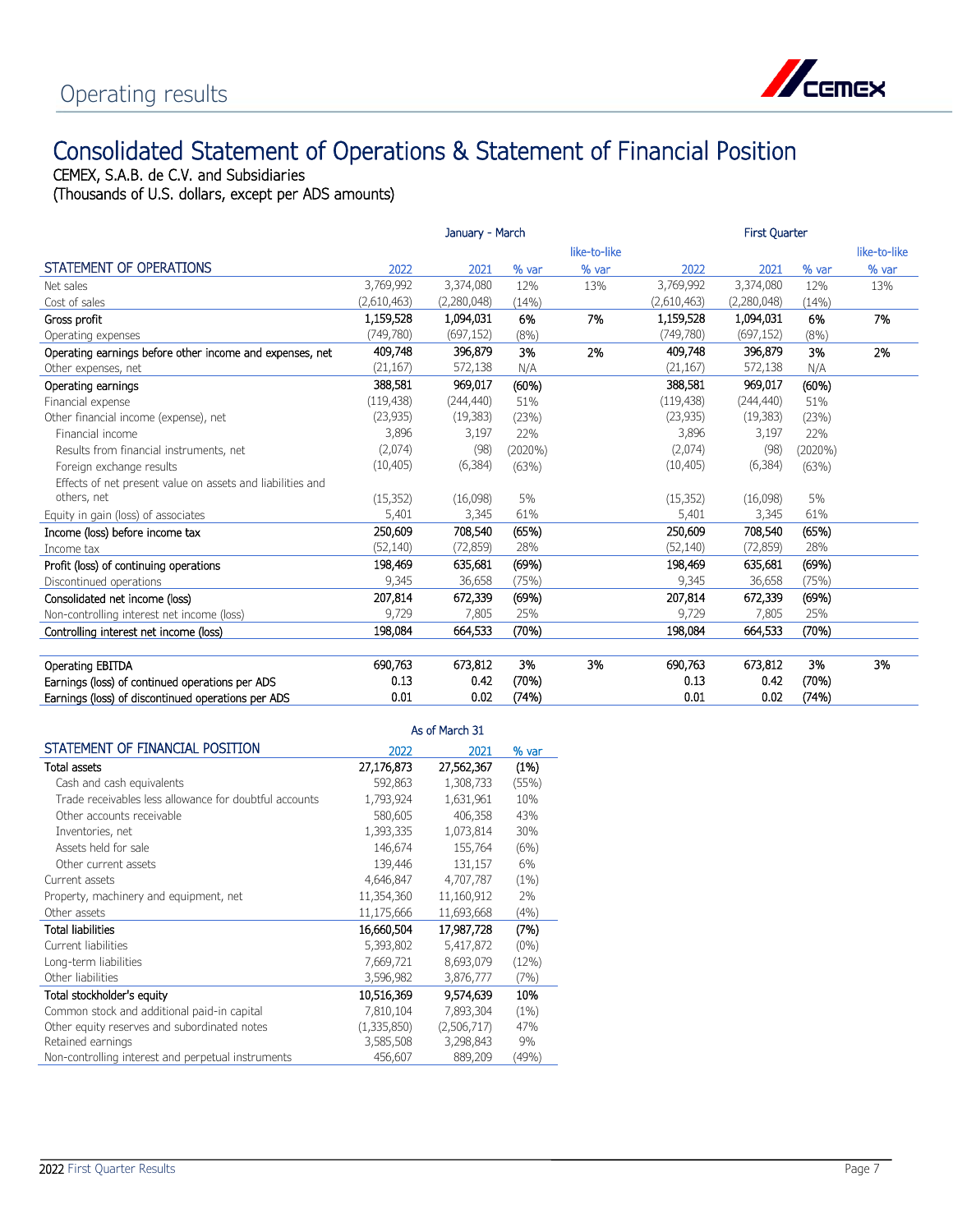

## Operating Summary per Country

## In thousands of U.S. dollars

|                                               |           | January - March |       |              |           | <b>First Quarter</b> |       |              |
|-----------------------------------------------|-----------|-----------------|-------|--------------|-----------|----------------------|-------|--------------|
|                                               |           |                 |       | like-to-like |           |                      |       | like-to-like |
| <b>NET SALES</b>                              | 2022      | 2021            | % var | % var        | 2022      | 2021                 | % var | % var        |
| Mexico                                        | 880,700   | 821,642         | 7%    | 5%           | 880,700   | 821,642              | 7%    | 5%           |
| U.S.A.                                        | 1,196,130 | 1,013,157       | 18%   | 18%          | 1,196,130 | 1,013,157            | 18%   | 18%          |
| Europe, Middle East, Asia and Africa          | 1,185,165 | 1,085,659       | 9%    | 14%          | 1,185,165 | 1,085,659            | 9%    | 14%          |
| Europe                                        | 791,048   | 717,551         | 10%   | 17%          | 791,048   | 717,551              | 10%   | 17%          |
| Philippines                                   | 102,038   | 107,466         | (5%)  | $1\%$        | 102,038   | 107,466              | (5%)  | $1\%$        |
| Middle Fast and Africa                        | 292,079   | 260,642         | 12%   | 11%          | 292,079   | 260,642              | 12%   | 11%          |
| South, Central America and the Caribbean      | 416,109   | 391,029         | 6%    | 9%           | 416,109   | 391,029              | 6%    | 9%           |
| Others and intercompany eliminations          | 91,887    | 62,592          | 47%   | 50%          | 91,887    | 62,592               | 47%   | 50%          |
| <b>TOTAL</b>                                  | 3,769,992 | 3,374,080       | 12%   | 13%          | 3,769,992 | 3,374,080            | 12%   | 13%          |
|                                               |           |                 |       |              |           |                      |       |              |
|                                               |           |                 |       |              |           |                      |       |              |
| <b>GROSS PROFIT</b>                           |           |                 |       |              |           |                      |       |              |
| Mexico                                        | 415,955   | 427,330         | (3%)  | (4% )        | 415,955   | 427,330              | (3%)  | (4% )        |
| U.S.A.                                        | 297,313   | 266,151         | 12%   | 12%          | 297,313   | 266,151              | 12%   | 12%          |
| Europe, Middle East, Asia and Africa          | 270,427   | 235,874         | 15%   | 20%          | 270,427   | 235,874              | 15%   | 20%          |
| Europe                                        | 172,712   | 146,065         | 18%   | 25%          | 172,712   | 146,065              | 18%   | 25%          |
| Philippines                                   | 38,803    | 42,493          | (9% ) | (3%)         | 38,803    | 42,493               | (9% ) | (3%)         |
| Middle East and Africa                        | 58,912    | 47,317          | 25%   | 25%          | 58,912    | 47,317               | 25%   | 25%          |
| South, Central America and the Caribbean      | 152,481   | 150,174         | 2%    | 2%           | 152,481   | 150,174              | 2%    | 2%           |
| Others and intercompany eliminations          | 23,352    | 14,502          | 61%   | 61%          | 23,352    | 14,502               | 61%   | 61%          |
| <b>TOTAL</b>                                  | 1,159,528 | 1,094,031       | 6%    | 7%           | 1,159,528 | 1,094,031            | 6%    | 7%           |
|                                               |           |                 |       |              |           |                      |       |              |
|                                               |           |                 |       |              |           |                      |       |              |
| OPERATING EARNINGS BEFORE OTHER EXPENSES, NET |           |                 |       |              |           |                      |       |              |
| Mexico                                        | 246,457   | 260,021         | (5%)  | (7%)         | 246,457   | 260,021              | (5%)  | (7%)         |
| U.S.A.                                        | 81,719    | 87,240          | (6%)  | (6%)         | 81,719    | 87,240               | (6%)  | (6%)         |
|                                               |           |                 |       |              |           |                      |       |              |

| U.S.A.                                   | 81,719    | 87,240  | (6%)  | (6%)  | 81,719    | 87,240   | (6%)  | (6%)  |
|------------------------------------------|-----------|---------|-------|-------|-----------|----------|-------|-------|
| Europe, Middle East, Asia and Africa     | 62,737    | 30,465  | 106%  | 110%  | 62.737    | 30,465   | 106%  | 110%  |
| Europe                                   | 16,626    | (4,852) | N/A   | N/A   | 16,626    | (4,852)  | N/A   | N/A   |
| Philippines                              | 19,136    | 18,956  | $1\%$ | 5%    | 19,136    | 18,956   | $1\%$ | 5%    |
| Middle East and Africa                   | 26.975    | 16,361  | 65%   | 67%   | 26.975    | 16,361   | 65%   | 67%   |
| South, Central America and the Caribbean | 88,578    | 91.735  | (3%)  | (4% ) | 88,578    | 91.735   | (3%)  | (4% ) |
| Others and intercompany eliminations     | (69, 742) | 72,581, | 4%    | 5%    | (69, 742) | (72,581) | 4%    | 5%    |
| TOTAL                                    | 409,748   | 396,879 | 3%    | 2%    | 409,748   | 396.879  | 3%    | 2%    |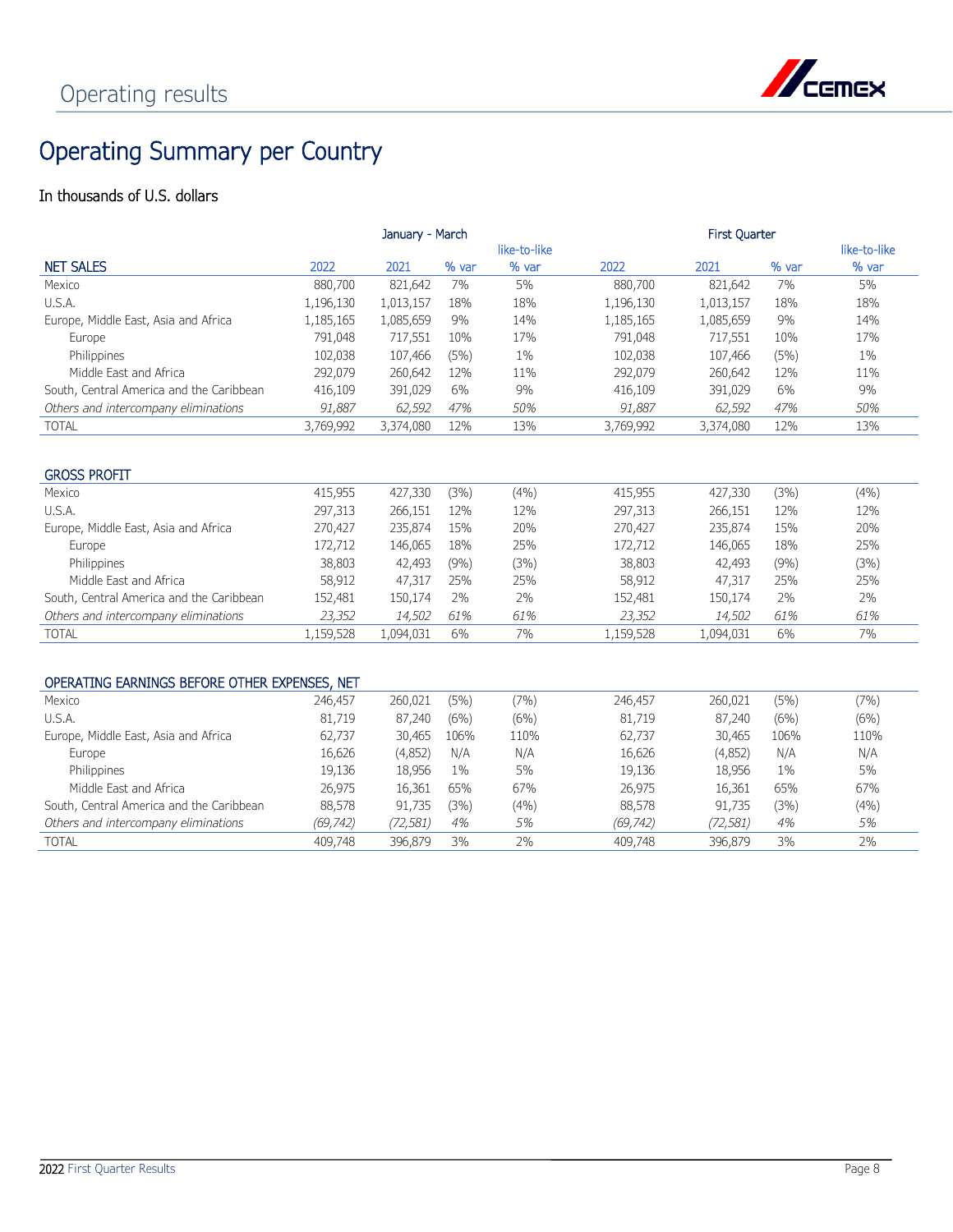

## Operating Summary per Country

EBITDA in thousands of U.S. dollars. EBITDA margin as a percentage of Net Sales.

|                                          | January - March |           |       |              | <b>First Quarter</b> |          |       |              |
|------------------------------------------|-----------------|-----------|-------|--------------|----------------------|----------|-------|--------------|
|                                          |                 |           |       | like-to-like |                      |          |       | like-to-like |
| <b>OPERATING EBITDA</b>                  | 2022            | 2021      | % var | % var        | 2022                 | 2021     | % var | % var        |
| Mexico                                   | 285,938         | 298,743   | (4% ) | (6%)         | 285,938              | 298,743  | (4% ) | (6%)         |
| U.S.A.                                   | 200,426         | 196,464   | 2%    | 2%           | 200,426              | 196,464  | 2%    | 2%           |
| Europe, Middle East, Asia and Africa     | 145,378         | 112,603   | 29%   | 33%          | 145,378              | 112,603  | 29%   | 33%          |
| Europe                                   | 69,470          | 52,940    | 31%   | 37%          | 69,470               | 52,940   | 31%   | 37%          |
| Philippines                              | 28,910          | 30,386    | (5%)  | $(0\%)$      | 28,910               | 30,386   | (5%)  | $(0\%)$      |
| Middle Fast and Africa                   | 46,999          | 29,277    | 61%   | 61%          | 46,999               | 29,277   | 61%   | 61%          |
| South, Central America and the Caribbean | 109,255         | 112,872   | (3%)  | (3%)         | 109,255              | 112,872  | (3%)  | (3%)         |
| Others and intercompany eliminations     | (50, 234)       | (46, 869) | (7%)  | (6%)         | (50, 234)            | (46,869) | (7%)  | (6%)         |
| TOTAL                                    | 690,763         | 673,812   | 3%    | 3%           | 690,763              | 673,812  | 3%    | 3%           |

### OPERATING EBITDA MARGIN

| Mexico                                   | 32.5% | 36.4% | 32.5% | 36.4% |
|------------------------------------------|-------|-------|-------|-------|
| U.S.A.                                   | 16.8% | 19.4% | 16.8% | 19.4% |
| Europe, Middle East, Asia and Africa     | 12.3% | 10.4% | 12.3% | 10.4% |
| Europe                                   | 8.8%  | 7.4%  | 8.8%  | 7.4%  |
| Philippines                              | 28.3% | 28.3% | 28.3% | 28.3% |
| Middle East and Africa                   | 16.1% | 11.2% | 16.1% | 11.2% |
| South, Central America and the Caribbean | 26.3% | 28.9% | 26.3% | 28.9% |
| <b>TOTAL</b>                             | 18.3% | 20.0% | 18.3% | 20.0% |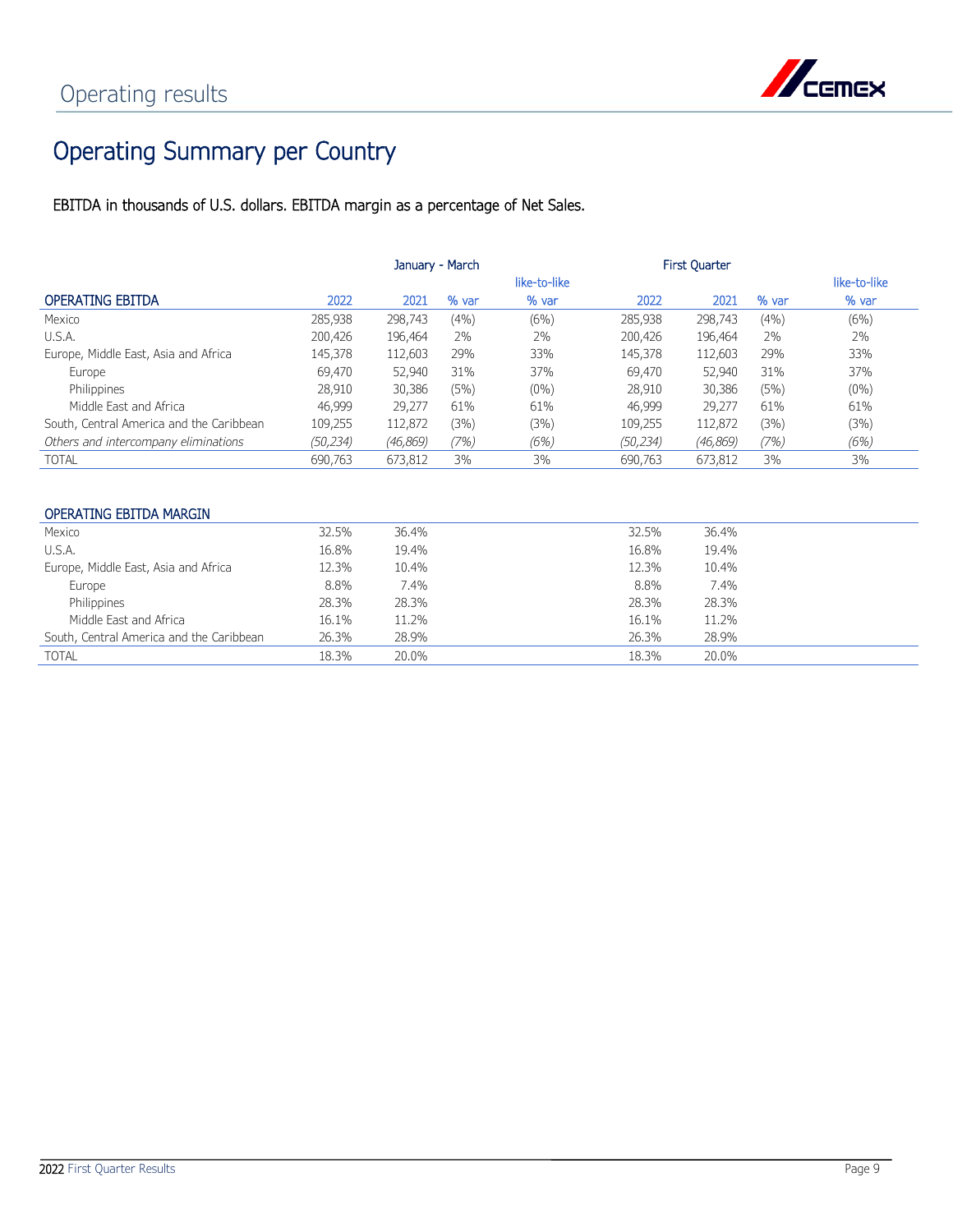

## Volume Summary

Cement and aggregates: Thousands of metric tons. Ready-mix: Thousands of cubic meters.

|                                    | January - March |        |       | <b>First Quarter</b> |        |         |
|------------------------------------|-----------------|--------|-------|----------------------|--------|---------|
|                                    | 2022            | 2021   | % var | 2022                 | 2021   | % var   |
| Consolidated cement volume (1)     | 15,776          | 15,934 | (1%)  | 15,776               | 15,934 | $(1\%)$ |
| Consolidated ready-mix volume      | 12,167          | 11,527 | 6%    | 12,167               | 11,527 | 6%      |
| Consolidated aggregates volume (2) | 33.867          | 31,643 | $7\%$ | 33,867               | 31,643 | 7%      |

## Per-country volume summary

|                                          | January - March | <b>First Quarter</b> | First Quarter 2022 vs. |
|------------------------------------------|-----------------|----------------------|------------------------|
| DOMESTIC GRAY CEMENT VOLUME              | 2022 vs. 2021   | 2022 vs. 2021        | Fourth Quarter 2021    |
| Mexico                                   | $(8\%)$         | (8%)                 | $(11\%)$               |
| U.S.A.                                   | 9%              | 9%                   | 6%                     |
| Europe, Middle East, Asia and Africa     | 6%              | 6%                   | $(1\%)$                |
| Europe                                   | 16%             | 16%                  | (12%)                  |
| Philippines                              | (6%)            | (6%)                 | 10%                    |
| Middle East and Africa                   | (1%)            | (1%)                 | 19%                    |
| South, Central America and the Caribbean | $2\%$           | (2%)                 | $(1\%)$                |

### READY-MIX VOLUME

| Mexico                                   | 9%    | 9%   | (5%)  |
|------------------------------------------|-------|------|-------|
| U.S.A.                                   | 7%    | 7%   | 4%    |
| Europe, Middle East, Asia and Africa     | 3%    | 3%   | (7%)  |
| Europe                                   | 8%    | 8%   | (7%)  |
| Philippines                              | N/A   | N/A  | N/A   |
| Middle East and Africa                   | (4% ) | (4%) | (8% ) |
| South, Central America and the Caribbean | 9%    | 9%   | 0%    |

#### AGGREGATES VOLUME

| Mexico                                   | 5%      | 5%      | $(10\%)$ |
|------------------------------------------|---------|---------|----------|
| U.S.A.                                   | 9%      | 9%      | 8%       |
| Europe, Middle East, Asia and Africa     | 7%      | 7%      | (8% )    |
| Europe                                   | 5%      | 5%      | (8% )    |
| Philippines                              | N/A     | N/A     | N/A      |
| Middle East and Africa                   | 11%     | 11%     | (6%)     |
| South, Central America and the Caribbean | $(0\%)$ | $(0\%)$ | (3%)     |
|                                          |         |         |          |

(1) Consolidated cement volume includes domestic and export volume of gray cement, white cement, special cement, mortar, and clinker.

(2) Consolidated aggregates volumes include aggregates from our marine business in UK.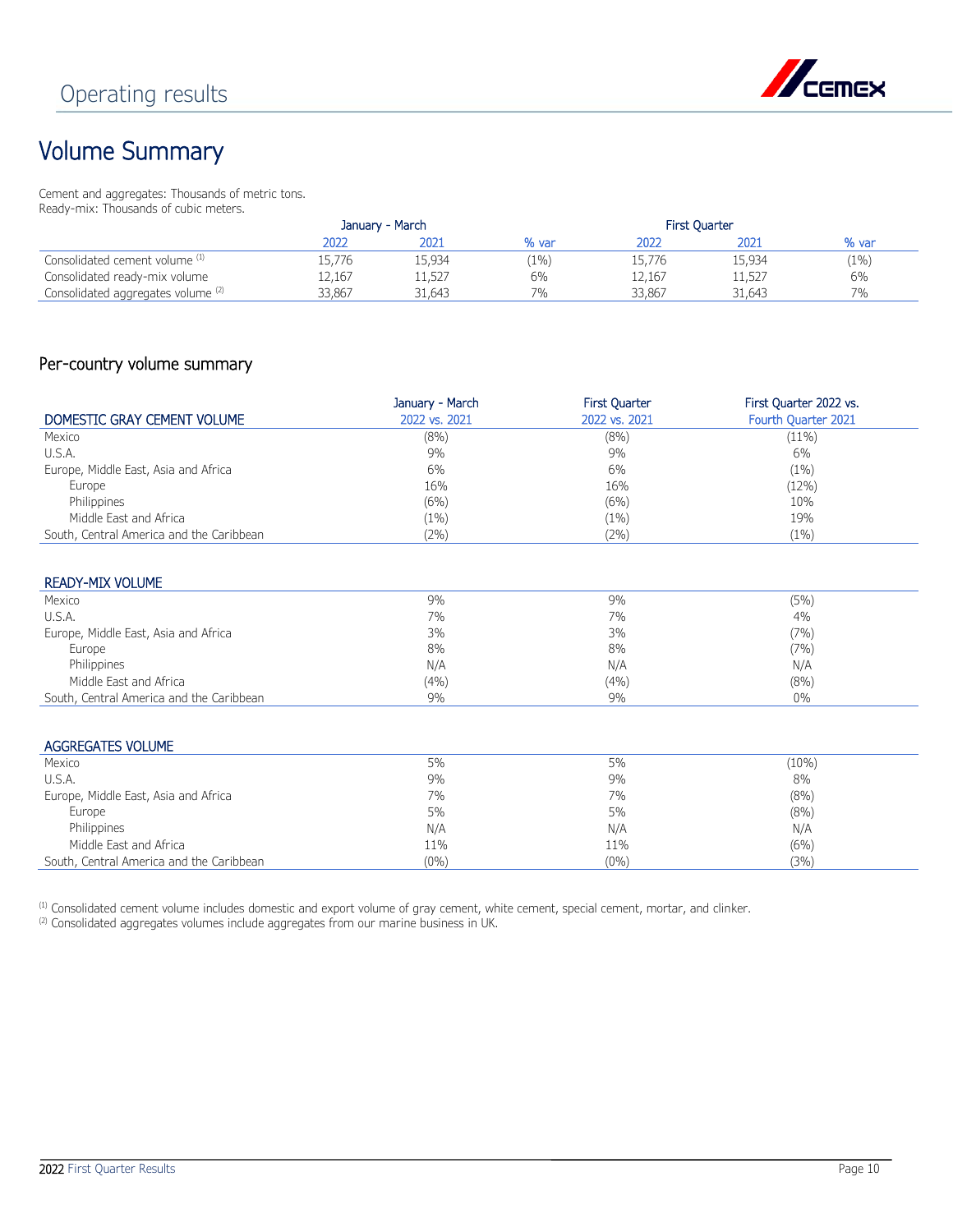

## Price Summary

## Variation in U.S. dollars

|                                              | January - March | <b>First Quarter</b> | First Quarter 2022 vs. |
|----------------------------------------------|-----------------|----------------------|------------------------|
| DOMESTIC GRAY CEMENT PRICE                   | 2022 vs. 2021   | 2022 vs. 2021        | Fourth Quarter 2021    |
| Mexico                                       | 15%             | 15%                  | 12%                    |
| U.S.A.                                       | 10%             | 10%                  | 4%                     |
| Europe, Middle East, Asia and Africa (*)     | 11%             | 11%                  | 5%                     |
| Europe $(*)$                                 | 8%              | 8%                   | 10%                    |
| Philippines                                  | $1\%$           | $1\%$                | 2%                     |
| Middle East and Africa (*)                   | 34%             | 34%                  | 4%                     |
| South, Central America and the Caribbean (*) | 6%              | 6%                   | 8%                     |

### READY-MIX PRICE

| Mexico                                       | 13%     | 13%     | 8%    |
|----------------------------------------------|---------|---------|-------|
| U.S.A.                                       | 9%      | 9%      | 4%    |
| Europe, Middle East, Asia and Africa (*)     | $4\%$   | 4%      | 5%    |
| Europe $(*)$                                 | $(0\%)$ | $(0\%)$ | 7%    |
| Philippines                                  | N/A     | N/A     | N/A   |
| Middle East and Africa (*)                   | 12%     | 12%     | 3%    |
| South, Central America and the Caribbean (*) | (6%)    | (6%)    | $1\%$ |

### AGGREGATES PRICE

| Mexico                                       | 15%     | 15%     | 9%    |
|----------------------------------------------|---------|---------|-------|
| U.S.A.                                       | 8%      | 8%      | 3%    |
| Europe, Middle East, Asia and Africa (*)     | $0\%$   | $0\%$   | 8%    |
| Europe $(*)$                                 | $(2\%)$ | $(2\%)$ | 9%    |
| Philippines                                  | N/A     | N/A     | N/A   |
| Middle East and Africa (*)                   | 10%     | 10%     | 5%    |
| South, Central America and the Caribbean (*) | (4%)    | (4% )   | $1\%$ |

(\*) Price variation in U.S. dollars calculated on a volume-weighted-average basis; price variation in local currency calculated on a volume-weighted-average basis at constant foreign-exchange rates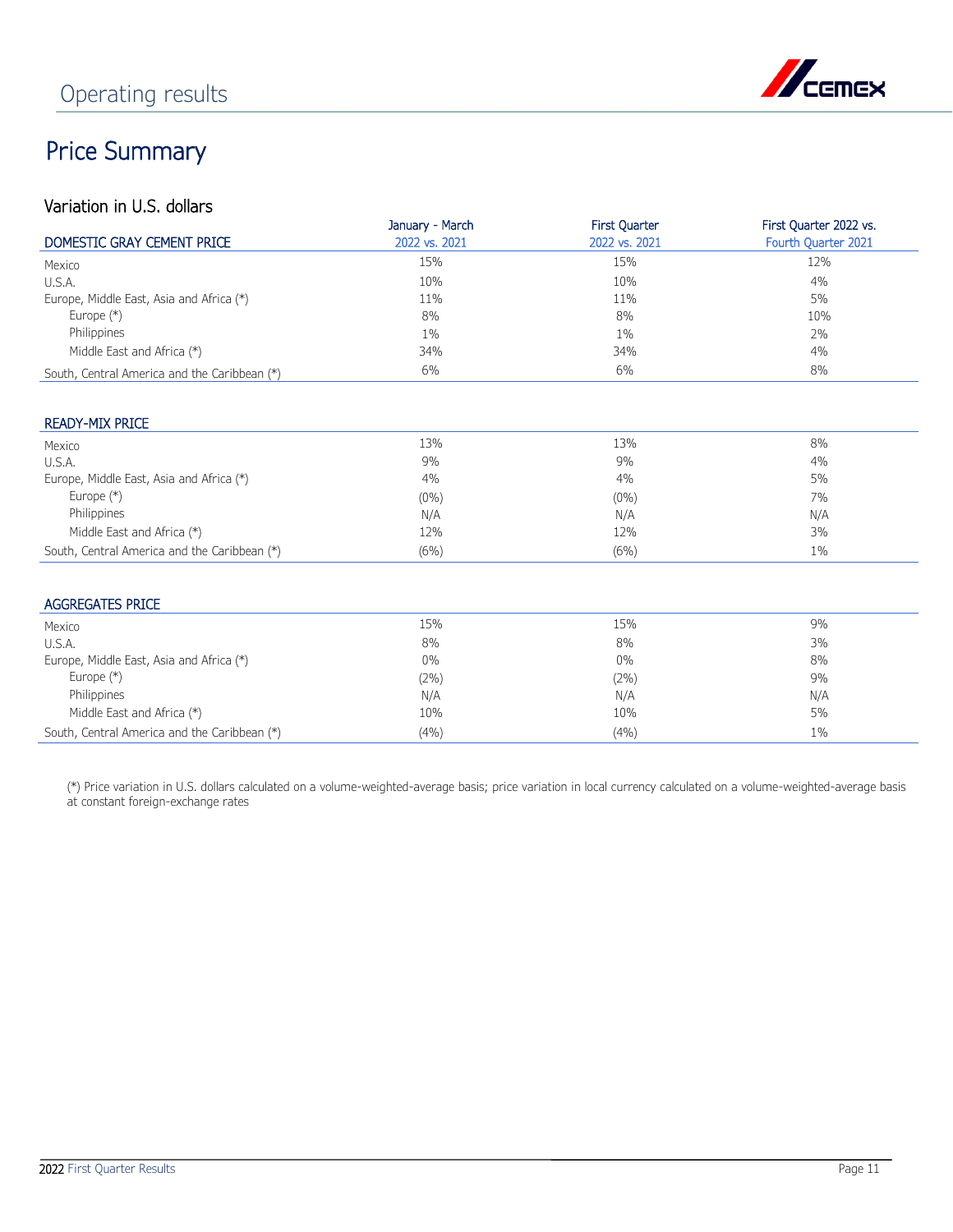

## Variation in Local Currency

| $\frac{1}{2}$                                | January - March |                                       |                                               |
|----------------------------------------------|-----------------|---------------------------------------|-----------------------------------------------|
| DOMESTIC GRAY CEMENT PRICE                   | 2022 vs. 2021   | <b>First Quarter</b><br>2022 vs. 2021 | First Quarter 2022 vs.<br>Fourth Quarter 2021 |
|                                              |                 |                                       |                                               |
| Mexico                                       | 13%             | 13%                                   | 9%                                            |
| U.S.A.                                       | 10%             | 10%                                   | 4%                                            |
| Europe, Middle East, Asia and Africa (*)     | 17%             | 17%                                   | 8%                                            |
| Europe $(*)$                                 | 15%             | 15%                                   | 13%                                           |
| Philippines                                  | 7%              | 7%                                    | 3%                                            |
| Middle East and Africa (*)                   | 41%             | 41%                                   | 9%                                            |
| South, Central America and the Caribbean (*) | 9%              | 9%                                    | 7%                                            |
|                                              |                 |                                       |                                               |
| <b>READY-MIX PRICE</b>                       |                 |                                       |                                               |
| Mexico                                       | 11%             | 11%                                   | 5%                                            |
| U.S.A.                                       | 9%              | 9%                                    | 4%                                            |
| Europe, Middle East, Asia and Africa (*)     | 8%              | 8%                                    | 8%                                            |
| Europe $(*)$                                 | 6%              | 6%                                    | 9%                                            |
| Philippines                                  | N/A             | N/A                                   | N/A                                           |
| Middle East and Africa (*)                   | 9%              | 9%                                    | 5%                                            |
| South, Central America and the Caribbean (*) | (2%)            | (2%)                                  | $(0\%)$                                       |
|                                              |                 |                                       |                                               |
| <b>AGGREGATES PRICE</b>                      |                 |                                       |                                               |
| Mexico                                       | 13%             | 13%                                   | 6%                                            |
| U.S.A.                                       | 8%              | 8%                                    | 3%                                            |
| Europe, Middle East, Asia and Africa (*)     | 4%              | 4%                                    | 11%                                           |
| Europe $(*)$                                 | 3%              | 3%                                    | 12%                                           |
| Philippines                                  | N/A             | N/A                                   | N/A                                           |
| Middle East and Africa (*)                   | 7%              | 7%                                    | 7%                                            |
| South, Central America and the Caribbean (*) | $0\%$           | 0%                                    | $(1\%)$                                       |

(\*) Price variation in U.S. dollars calculated on a volume-weighted-average basis; price variation in local currency calculated on a volume-weighted-average basis at constant foreign-exchange rates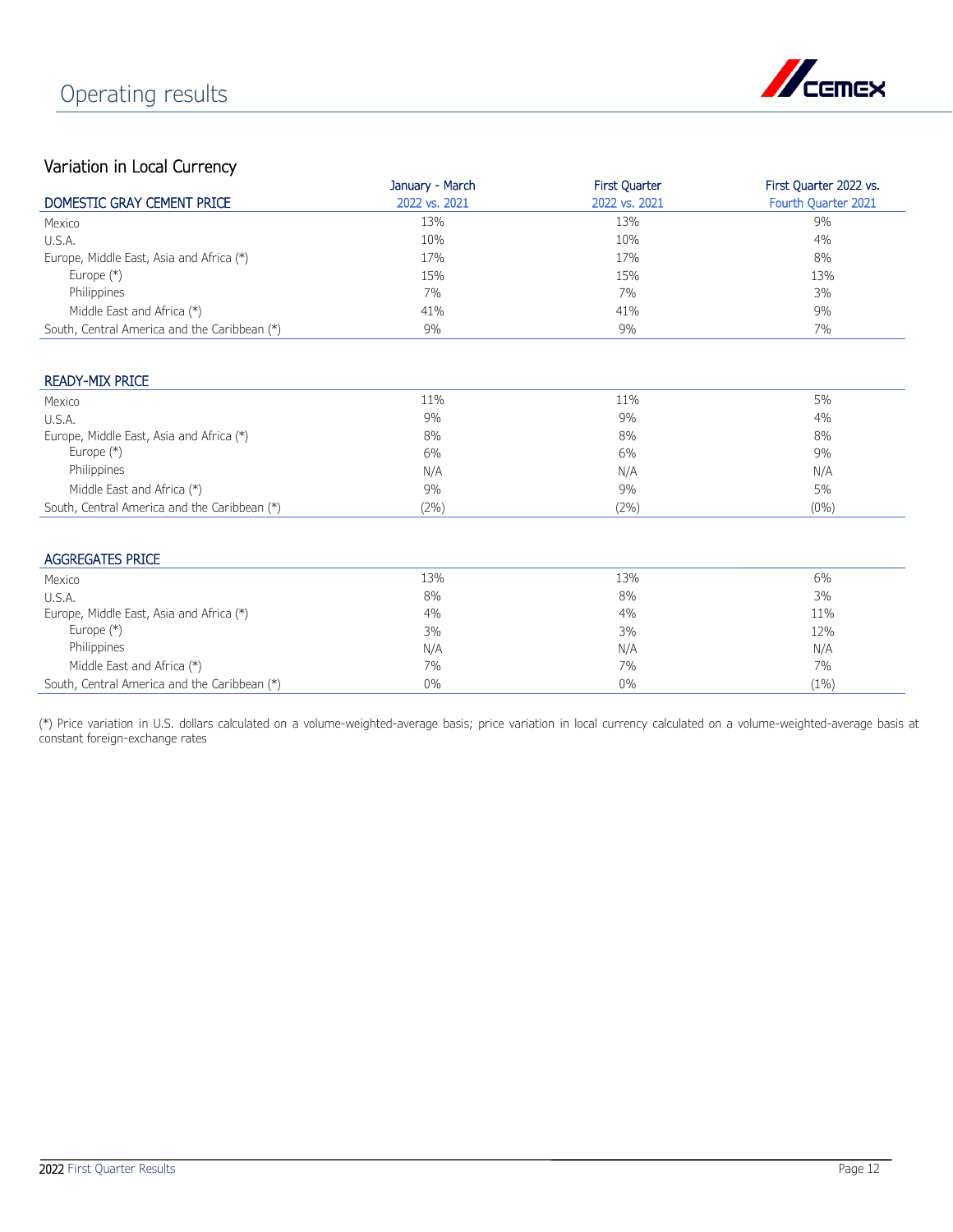

## Operating Expenses

The following table shows the breakdown of operating expenses for the period presented.

|                                           | January - March |         | <b>First Quarter</b> |         |
|-------------------------------------------|-----------------|---------|----------------------|---------|
| In thousands of US dollars                | 2022            | 2021    | 2022                 | 2021    |
| Administrative expenses                   | 219,824         | 199,695 | 219,824              | 199,695 |
| Selling expenses                          | 72,635          | 66,868  | 72,635               | 66,868  |
| Distribution and logistic<br>expenses     | 411,456         | 378,761 | 411,456              | 378,761 |
| Operating expenses before<br>depreciation | 703,916         | 645,323 | 703,916              | 645,323 |
| Depreciation in operating<br>expenses     | 45,864          | 51,829  | 45,864               | 51,829  |
| Operating expenses                        | 749,780         | 697,152 | 749,780              | 697,152 |

#### As % of Net Sales

| Administrative expenses | 5.8% | 5.9% | 5.8% | 5.9% |
|-------------------------|------|------|------|------|
| SG&A expenses           | 7.8% | 7.9% | 7.8% | 7.9% |

### Equity-related information

One CEMEX ADS represents ten CEMEX CPOs. One CEMEX CPO represents two Series A shares and one Series B share. The following amounts are expressed in CPO-equivalent terms.

| Beginning-of-quarter outstanding CPO-equivalents | 14,708,429,449 |
|--------------------------------------------------|----------------|
| Shares repurchase program                        | 220,642,478    |
| End-of-quarter outstanding CPO-equivalents       | 14,487,786,971 |

For purposes of this report, outstanding CPO-equivalents equal the total number of Series A and B shares outstanding as if they were all held in CPO form less CPOs held in subsidiaries, which as of March 31, 2022 were 20,541,277.

### Derivative instruments

The following table shows the notional amount for each type of derivative instrument and the aggregate fair market value for all of CEMEX's derivative instruments as of the last day of each quarter presented.

|                                             | <b>First Quarter</b>      |               |                           | <b>Fourth Quarter</b> |                           |               |
|---------------------------------------------|---------------------------|---------------|---------------------------|-----------------------|---------------------------|---------------|
|                                             | 2022                      |               | 2021                      |                       | 2021                      |               |
| In millions of US dollars                   | <b>Notional</b><br>amount | Fair<br>value | <b>Notional</b><br>amount | Fair<br>value         | <b>Notional</b><br>amount | Fair<br>value |
| Exchange rate<br>derivatives <sup>(1)</sup> | 1,842                     | 1             | 1,028                     | (11)                  | 1,761                     | 9             |
| Interest rate<br>swaps <sup>(2)</sup>       | 1,313                     | 31            | 1,325                     | (41)                  | 1,005                     | (18)          |
| Fuel<br>derivatives <sup>(3)</sup>          | 117                       | 68            | 108                       | 24                    | 145                       | 30            |
|                                             | 3,272                     | 100           | 2,461                     | (28)                  | 2,911                     | 21            |

*(1) Exchange rate derivatives to manage currency exposures arising from regular operations, net investment hedge and forecasted transactions. As of March 31, 2022, it includes a notional of US\$1,542 million of net investment hedge.*

- *(2) Interest-rate swap derivatives related to bank loans. In addition, as of March 31, 2022, it includes a forward interest rate swap derivative related to the exposure to changes in interest rates. The forward interest rate swap is recognized as a cash flow hedge for forecasted transaction for a nominal amount of US\$300 million.*
- *(3) Forward contracts negotiated to hedge the price of the fuel for own consumption only in certain operations.*

Under IFRS, companies are required to recognize all derivative financial instruments on the balance sheet as assets or liabilities, at their estimated fair market value, with changes in such fair market values recorded in the income statement, except when transactions are entered into for cash-flow-hedging purposes. In such cases, changes in the fair market value of the related derivative instruments are recognized temporarily in equity and then reclassified into earnings as the inverse effects of the underlying hedged items flow through the income statement. Moreover, in transactions related to net investment hedges, changes in fair value are recorded directly in equity as part of the currency translation effect. They are reclassified to the income statement only upon disposal of the net investment. As of March 31, 2022, in connection with its derivatives portfolio's fair market value recognition, CEMEX recognized increases in its assets and liabilities, resulting in a net asset of US\$100 million.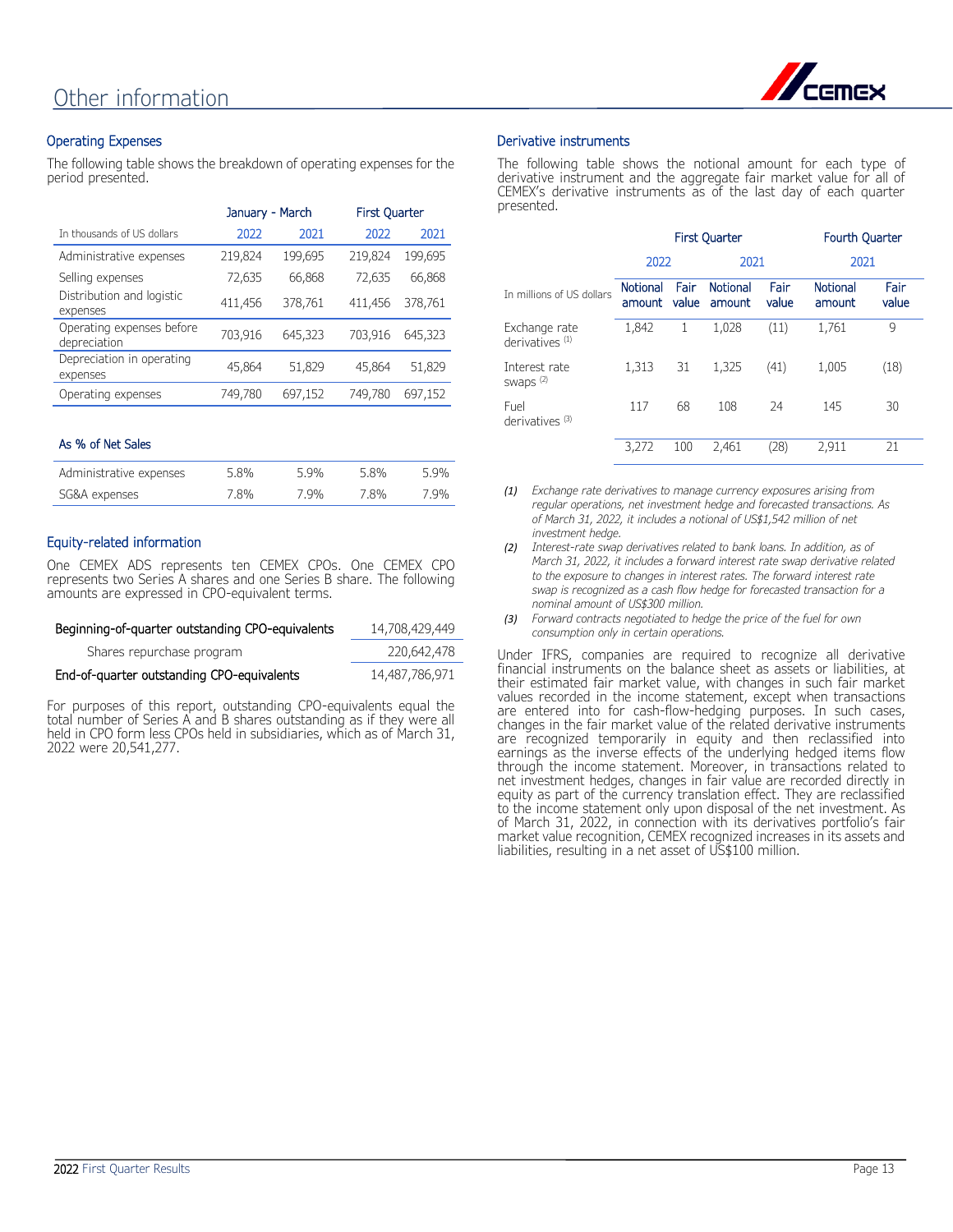

#### Assets held for sale and discontinued operations

On December 29, 2021, CEMEX signed agreements with affiliates of Cementos Progreso Holdings, S.L. for the sale of its operations in Costa Rica and El Salvador, for a total consideration of \$335 million subject to final adjustments. The assets for divestment consist of one cement plant, one grinding station, seven ready-mix plants, one aggregates quarry, as well as one distribution center in Costa Rica and one distribution center in El Salvador. The transaction is subject to satisfaction of closing conditions in Costa Rica and El Salvador, including approvals by competition authorities, CEMEX currently expects to finalize this transaction during the first half of 2022. As of March 31, 2022, and December 31, 2021, the assets and liabilities associated with these operations were presented in the Statement of Financial Position within the line items of "Assets held for sale and liabilities directly related to assets held for sale", as correspond. CEMEX's operations of these assets for the three-month periods ended March 31, 2022, and 2021 are reported in the income statements, net of income tax, in the single line item "Discontinued operations."

On July 9, 2021, CEMEX concluded the sale of its white cement business to Çimsa Çimento Sanayi Ve Ticaret A.Ş. agreed in March 2019 for a price of approximately US\$155 million. Assets sold included CEMEX's Buñol cement plant in Spain and its white cement business outside Mexico and the United States. CEMEX's operations of these assets for the three-month period ended March 31, 2021, are reported in the income statements, net of income tax, in the single line item "Discontinued operations."

On March 31, 2021, CEMEX sold 24 concrete plants and one aggregates quarry in France to LafargeHolcim for approximately US\$44 million. These assets were located in the Rhone Alpes region in the Southeast of France, east of CEMEX´s Lyon operations, which the company retained. CEMEX's operations of these assets for the three-month period ended March 31, 2021, are reported in the income statements, net of income tax, in the single line item "Discontinued operations."

The following table presents condensed combined information of the income statements of CEMEX's discontinued operations, previously mentioned, in: a) Costa Rica and El Salvador for the three-month periods ended March 31, 2022 and 2021; b) Spain related to the white cement business for the three-month period ended March 31, 2021; and c) the southeast of France for the three-month period ended March 31, 2021:

| STATEMENT OF OPERATIONS      | Jan-Mar |      | First Quarter |       |
|------------------------------|---------|------|---------------|-------|
| (Millions of U.S. dollars)   | 2022    | 2021 | 2022          | 2021  |
| Sales                        | 35      | 60   | 35            | 60    |
| Cost of sales, operating     |         |      |               |       |
| expenses, and other expenses | $-30$   | -53  | $-30$         | $-53$ |
| Interest expense, net, and   |         |      |               |       |
| others                       | 9       |      | 9             |       |
| Income before income tax     | 14      |      | 14            |       |
| Income tax                   |         |      | -4            |       |
| Income from discontinued     |         |      |               |       |
| operations                   | 10      | 5    | 10            | 5     |
| Net gain on sale             |         | 32   |               | 32    |
| Income from discontinued     |         |      |               |       |
| operations                   | q       | 37   | 9             | 37    |

#### Other significant transactions

As previously reported, in connection with the CO2 emission allowances in the European Union (the "Allowances") under the EU Emissions Trading System ("EU ETS"), during the second half of March 2021, in different transactions, CEMEX sold 12.3 million Allowances for approximately €509 million (approximately US\$600 million). This sale was recognized in the three-month period ended March 31, 2021, as part of the line item "Other expenses, net".

#### Issuance of Subordinated Notes without Fixed Maturity

On June 8, 2021, CEMEX, S.A.B. de C.V. successfully closed the issuance of US\$1.0 billion of its 5.125% Subordinated Notes with no Fixed Maturity (the "Subordinated Notes"). CEMEX used the proceeds from the Subordinated Notes to redeem in full in June 2021 all outstanding series of perpetual debentures previously issued by consolidated special purpose vehicles for an aggregate amount of approximately US\$447 million and for other general corporate purposes, including the repayment of other indebtedness. The perpetual debentures were accounted as part of CEMEX's non-controlling interest in equity.

Considering the overall characteristics of the Subordinated Notes, including that they do not have contractual repayment date and do not meet the definition of a financial liability under IFRS, CEMEX accounts for its Subordinated Notes as equity instruments in the line item "Other equity reserves and subordinated notes without fixed maturity." As of September 30, 2021, such line item includes the proceeds from the issuance of Subordinated Notes net of issuance costs for a total of US\$994 million.

#### Impairment of property, plant and equipment, goodwill and other intangible assets in 3Q21

During the third quarter of 2021, rising input cost inflation and higher freight and supply chain disruptions led to a confirmation of impairment indicators in Spain, the United Arab Emirates ("UAE") and other businesses. As a result, we recognized a non-cash aggregate goodwill impairment charge of approximately US\$440 million comprised of, approximately, US\$317 million related to our business in Spain, US\$96 million related to our business in UAE, and \$27 million related to our IT business segment due to a reorganization. The impairment of goodwill in Spain and the UAE in 2021 resulted from an excess of the net book value of such businesses versus the discounted cash flow projections as of September 30, 2021, related to these reporting segments.

In addition, during the third quarter of 2021 we recognized non-cash impairment charges of intangible assets due to a technological revamp of certain internal use software of US\$49 million.

These non-cash charges recognized during the third quarter of 2021 did not impact our liquidity, Operating EBITDA and cash taxes payable, nevertheless our total assets, net income (loss) and equity were affected in each quarter.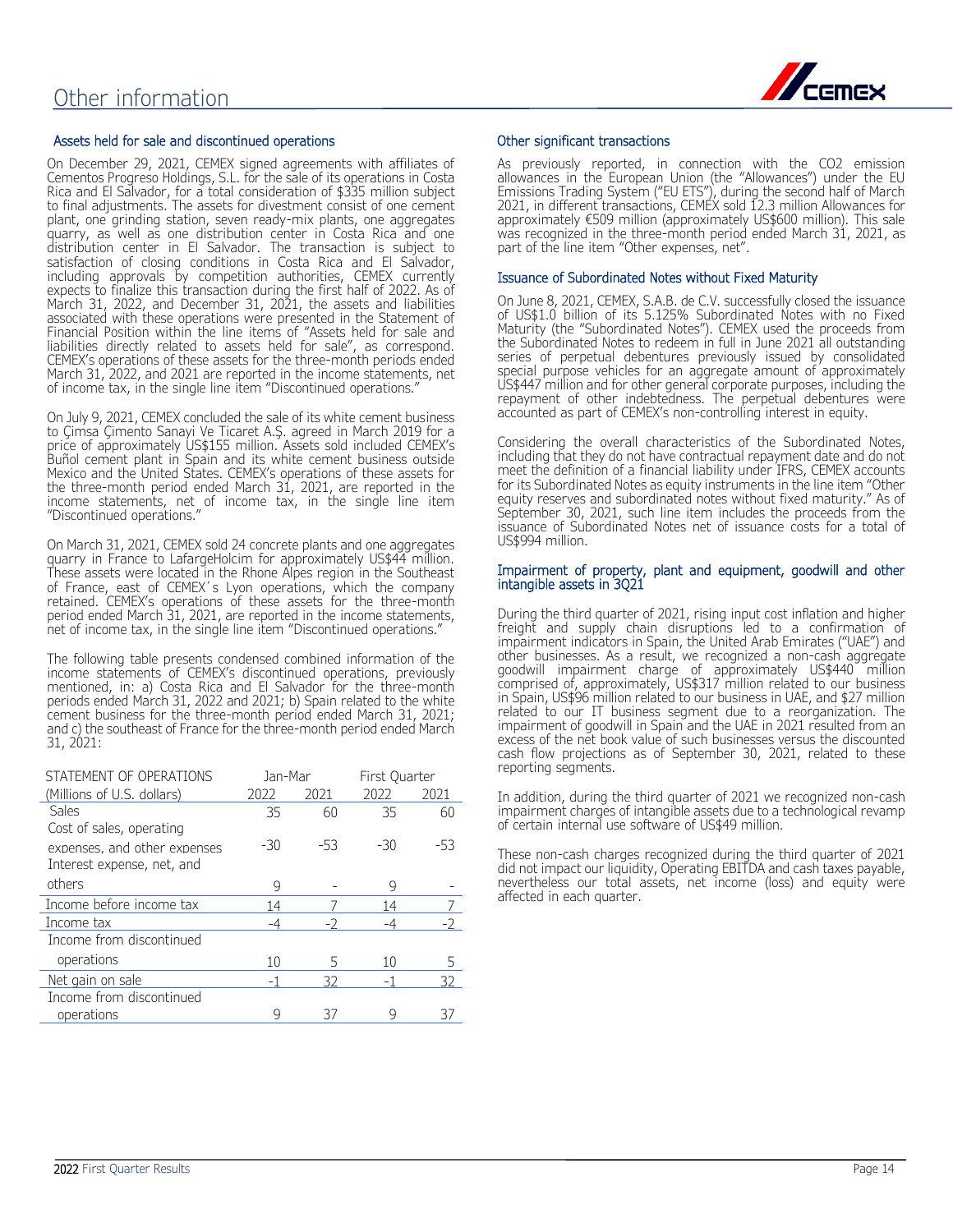

#### Methodology for translation, consolidation, and presentation of results

Under IFRS, CEMEX translates the financial statements of foreign subsidiaries using exchange rates at the reporting date for the balance sheet and the exchange rates at the end of each month for the income statement. Beginning on March 31, 2019 and for each subsequent period CEMEX reports its consolidated results in U.S. dollars.

#### Breakdown of regions and subregions

The South, Central America and the Caribbean region includes CEMEX's operations in Bahamas, Colombia, the Dominican Republic, Guatemala, Guyana, Haiti, Jamaica, Trinidad & Tobago, Barbados, Nicaragua, Panama, Peru, and Puerto Rico, as well as trading operations in the Caribbean region.

The EMEA region includes Europe, Middle East, Asia, and Africa. Asia subregion includes our Philippines operations.

Europe subregion includes operations in Spain, Croatia, the Czech Republic, France, Germany, Poland, and the United Kingdom.

Middle East and Africa subregion include the United Arab Emirates, Egypt, and Israel.

### Definition of terms

Free cash flow equals operating EBITDA minus net interest expense, maintenance, and strategic capital expenditures, change in working capital, taxes paid, and other cash items (net other expenses less proceeds from the disposal of obsolete and/or substantially depleted operating fixed assets that are no longer in operation and coupon payments on our perpetual notes).

l-t-l (like to like) on a like-to-like basis adjusting for currency fluctuations and for investments/divestments when applicable.

Maintenance capital expenditures equal investments incurred for the purpose of ensuring the company's operational continuity. These include capital expenditures on projects required to replace obsolete assets or maintain current operational levels, and mandatory capital expenditures, which are projects required to comply with governmental regulations or company policies.

Net debt equals total debt (debt plus convertible bonds and financial leases) minus cash and cash equivalents.

Operating EBITDA equals operating earnings before other income and expenses, net, plus depreciation and operating amortization. pp equals percentage points

Prices all references to pricing initiatives, price increases or decreases, refer to our prices for our products

SG&A expenses equal selling and administrative expenses

Strategic capital expenditures equal investments incurred with the purpose of increasing the company's profitability. These include capital expenditures on projects designed to increase profitability by expanding capacity, and margin improvement capital expenditures, which are projects designed to increase profitability by reducing costs. Working capital equals operating accounts receivable (including other current assets received as payment in kind) plus historical inventories minus operating payables.

% var percentage variation

#### Earnings per ADS

Please refer to page 2 for the number of average ADSs outstanding used for the calculation of earnings per ADS.

According to the IAS 33 Earnings per share, the weighted-average number of common shares outstanding is determined considering the number of days during the accounting period in which the shares have been outstanding, including shares derived from corporate events that have modified the stockholder's equity structure during the period, such as increases in the number of shares by a public offering and the distribution of shares from stock dividends or recapitalizations of retained earnings and the potential diluted shares (Stock options, Restricted Stock Options and Mandatory Convertible Shares). The shares issued because of share dividends, recapitalizations and potential diluted shares are considered as issued at the beginning of the period.

| Exchange rates | January - March |         |         | <b>First Quarter</b> | <b>First Quarter</b> |               |
|----------------|-----------------|---------|---------|----------------------|----------------------|---------------|
|                | 2022            | 2021    | 2022    | 2021                 | 2022                 | 2021          |
|                | Average         | Average | Average | Average              | End of period        | End of period |
| Mexican peso   | 20.32           | 20.63   | 20.32   | 20.63                | 19.88                | 20.43         |
| Euro           | 0.8959          | 0.833   | 0.8959  | 0.833                | 0.9038               | 0.8525        |
| British pound  | 0.7509          | 0.7226  | 0.7509  | 0.7226               | 0.7610               | 0.7256        |

Amounts provided in units of local currency per U.S. dollar.